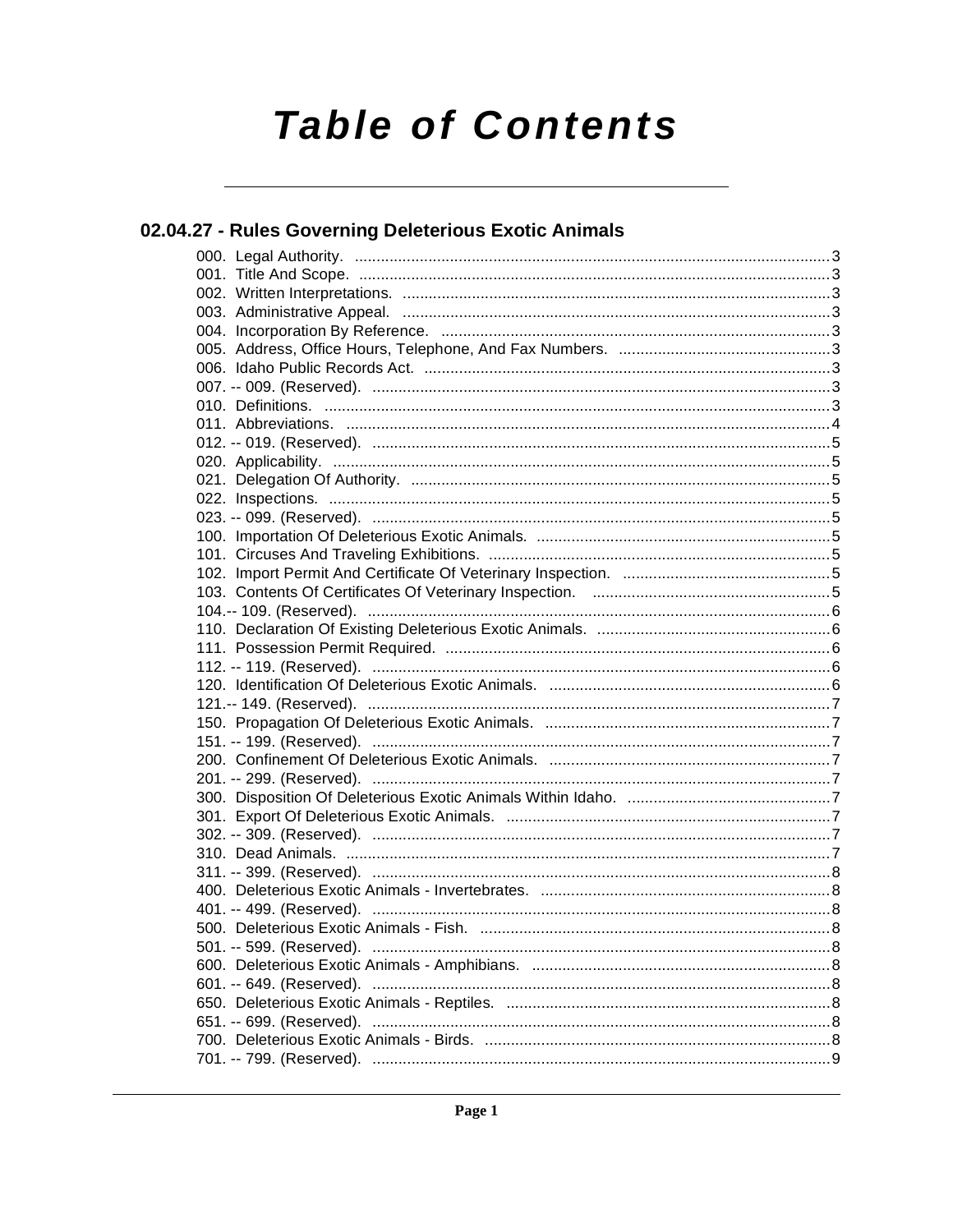### Table of Contents (cont'd)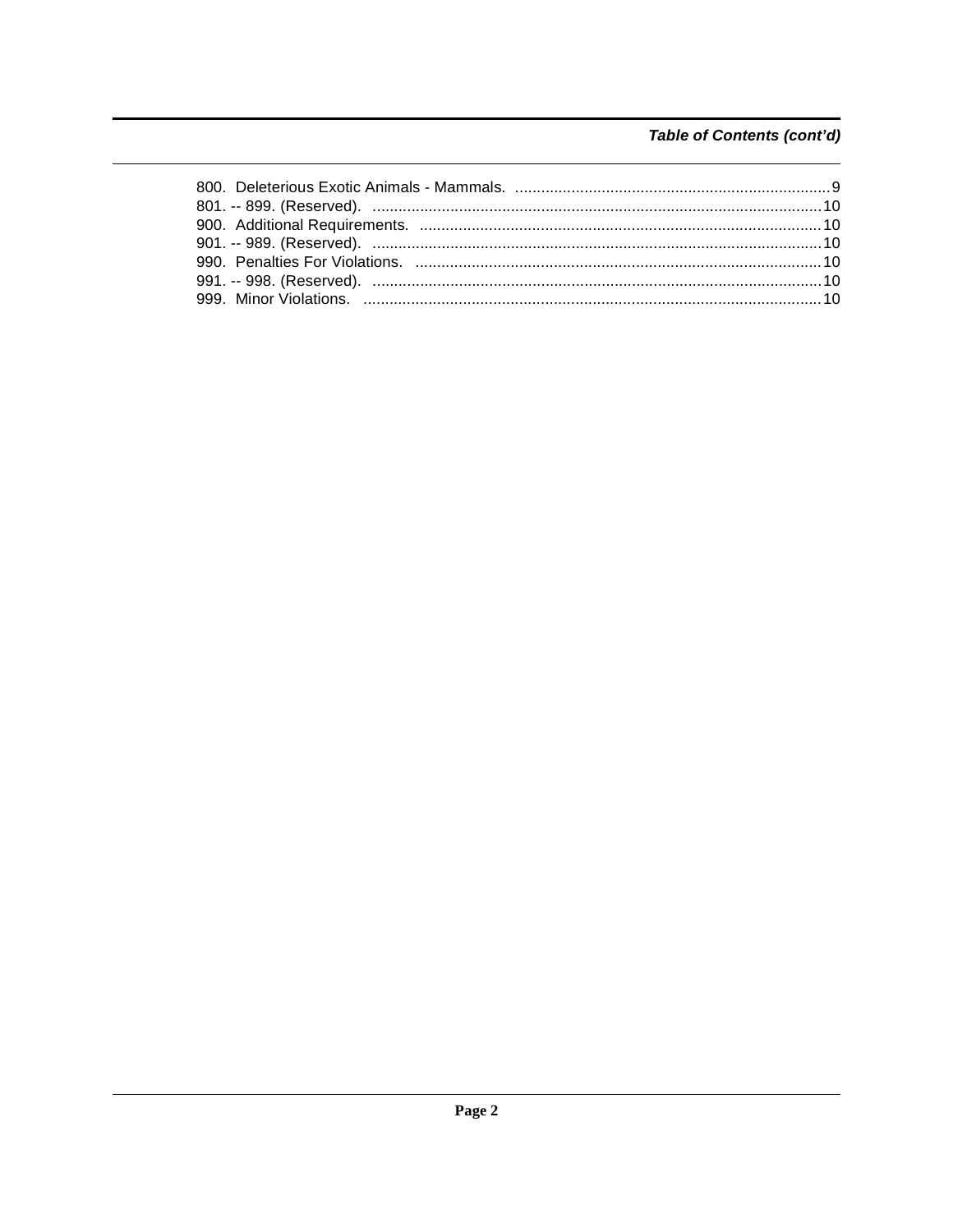#### **IDAPA 02 TITLE 04 CHAPTER 27**

#### **02.04.27 - RULES GOVERNING DELETERIOUS EXOTIC ANIMALS**

#### <span id="page-2-1"></span><span id="page-2-0"></span>**000. LEGAL AUTHORITY.**

This chapter is adopted under the legal authority of Title 25, Chapter 39, Idaho Code. (3-20-04)

#### <span id="page-2-2"></span>**001. TITLE AND SCOPE.**

**01. Title**. The title of this chapter is IDAPA 02.04.27, "Rules Governing Deleterious Exotic Animals". (3-20-04)

**02. Scope**. These rules govern the designation, importation, and possession of deleterious exotic animals. The official citation of this chapter is IDAPA  $02.04.27.000$  et seq. For example, this Section's citation is IDAPA  $02.04.27.001$ .  $(3-20-04)$ IDAPA 02.04.27.001.

#### <span id="page-2-3"></span>**002. WRITTEN INTERPRETATIONS.**

There are no written interpretations of these rules. (3-20-04)

#### <span id="page-2-4"></span>**003. ADMINISTRATIVE APPEAL.**

Persons may be entitled to appeal agency actions authorized under these rules pursuant to Title 67, Chapter 52, Idaho Code. (3-20-04)

#### <span id="page-2-5"></span>**004. INCORPORATION BY REFERENCE.**

**01.** Incorporated Documents. This chapter incorporates the following documents by reference: Code al Regulations. Title 9. Parts 1, 2, 3, 4, and 161. CFR. January 1, 2003. (3-20-04) of Federal Regulations, Title 9, Parts 1, 2, 3, 4, and  $16\overline{1}$ , CFR, January 1, 2003.

**02.** Availability Of Documents. Copies of these documents may be obtained from the Idaho State ent of Agriculture Central Office. Department of Agriculture Central Office.

#### <span id="page-2-6"></span>**005. ADDRESS, OFFICE HOURS, TELEPHONE, AND FAX NUMBERS.**

**01. Physical Address**. The central office of the Idaho State Department of Agriculture is located at 2270 Old Penitentiary Road, Boise, Idaho 83712.

**02. Office Hours**. Office hours are 8 a.m. to 5 p.m., Mountain Time, Monday through Friday, except holidays designated by the state of Idaho. (3-20-04)

**03.** Mailing Address. The mailing address for the central office is Idaho State Department of are, P.O. Box 790, Boise, Idaho 83701-0790. Agriculture, P.O. Box 790, Boise, Idaho 83701-0790.

**04. Telephone Number**. The telephone number for the Division of Animal Industries at the central (208) 332-8540. (3-20-04) office is  $(208)$  332-8540.

**05.** Fax Number. The fax number for the Division of Animal Industries at the central office is (208) 334-4062. 334-4062. (3-20-04)

#### <span id="page-2-7"></span>**006. IDAHO PUBLIC RECORDS ACT.**

These rules are public records available for inspection and copying at the Central Office of the Idaho State<br>Department of Agriculture. (3-20-04) Department of Agriculture.

#### <span id="page-2-8"></span>**007. -- 009. (RESERVED).**

#### <span id="page-2-10"></span><span id="page-2-9"></span>**010. DEFINITIONS.**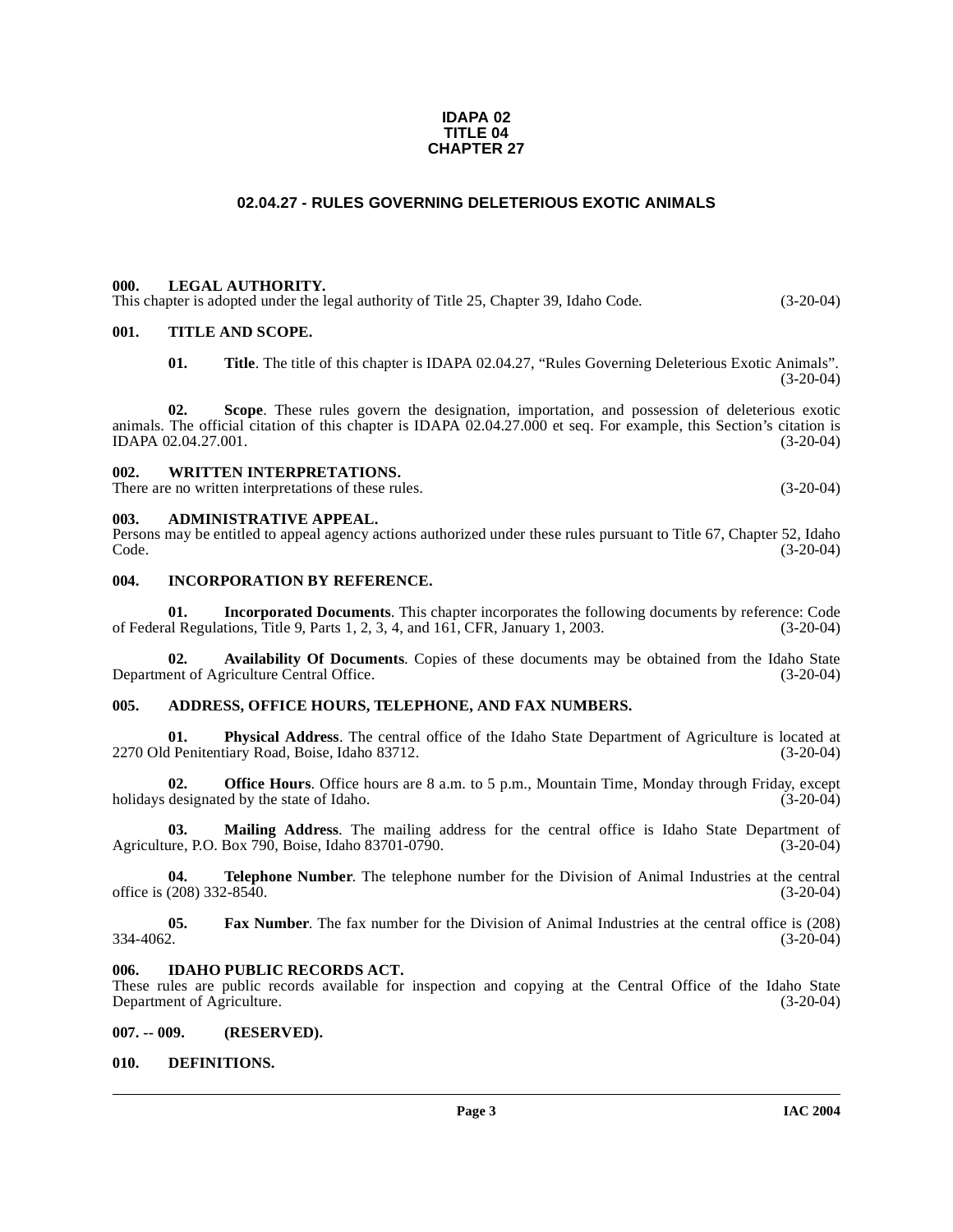#### **IDAHO ADMINISTRATIVE CODE IDAPA 02.04.27 Rules Governing Deleterious Exotic Animals**

The following definitions shall apply in the interpretation and enforcement of this chapter. (3-20-04)

<span id="page-3-1"></span>**01. Accredited Veterinarian**. A veterinarian approved by the Administrator and the USDA/APHIS/ VS, in accordance with provisions of Title 9, Part 161, Code of Federal Regulations, to perform functions of State-Federal animal disease control programs. (3-20-04)

**02. Administrator**. The administrator of the Division of Animal Industries, Idaho State Department of ure, or his designee. (3-20-04) Agriculture, or his designee.

<span id="page-3-2"></span>**03.** Animal. Any member of the animal kingdom, except man. (3-20-04)

**04. Deleterious Exotic Animal**. Any live animal that is not native to the state of Idaho and is determined by the Administrator to be dangerous to the environment, livestock, agriculture, or wildlife of the state.

(3-20-04)

**05. Department**. The Idaho State Department of Agriculture. (3-20-04)

<span id="page-3-3"></span>**06. Director**. The director of the Idaho State Department of Agriculture or his designee. (3-20-04)

**07. Division of Animal Industries**. Idaho State Department of Agriculture, Division of Animal Industries. (3-20-04)

**08. Federal Animal Health Official**. An employee of the United States Department of Agriculture, Animal Plant Health Inspection Service, Veterinary Services who is authorized to perform animal health activities. (3-20-04)

**09.** Livestock. Cattle, domestic bison, swine, horses, mules, asses, domestic cervidae, sheep, goats, and ratites. (3-20-04) camelids, and ratites.

**10. Operator**. The person who has authority to manage or direct a premises or other area where are kept.  $(3-20-04)$ animals are kept.

**11. Owner**. The person who owns or has financial control of premises or other areas where animals are kept. (3-20-04)

**12. Person**. Any individual, association, partnership, firm, joint stock company, joint venture, trust, estate, political subdivision, public or private corporation, or any legal entity, which is recognized by law as the subject of rights and duties. (3-20-04) subject of rights and duties.

**13. Premises**. The ground, area, buildings, corrals, enclosures, pens, cages, ponds, raceways, tanks, prement utilized to keep, hold, or maintain animals. (3-20-04) and equipment utilized to keep, hold, or maintain animals.

**14. State Animal Health Official**. The Administrator, or his designee, responsible for disease control and eradication activities. (3-20-04)

#### <span id="page-3-0"></span>**011. ABBREVIATIONS.**

<span id="page-3-4"></span>

| 01. | <b>AZA.</b> American Zoo and Aquarium Association.    | $(3-20-04)$ |
|-----|-------------------------------------------------------|-------------|
| 02. | <b>CFR.</b> Code of Federal Regulations.              | $(3-20-04)$ |
| 03. | <b>IDFG</b> . Idaho Department of Fish and Game.      | $(3-20-04)$ |
| 04. | <b>ISDA.</b> Idaho State Department of Agriculture.   | $(3-20-04)$ |
| 05. | <b>USDA.</b> United States Department of Agriculture. | $(3-20-04)$ |
|     |                                                       |             |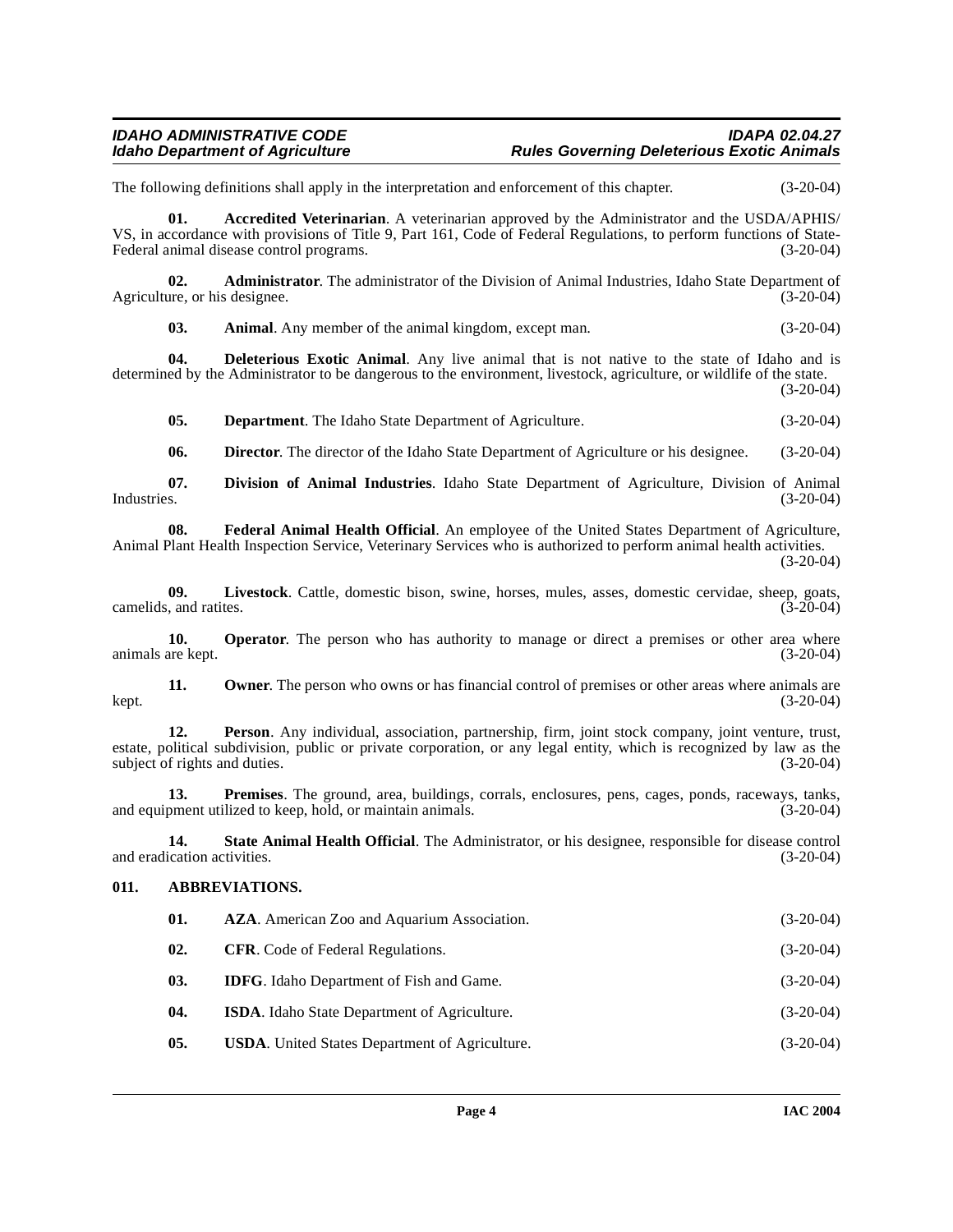#### <span id="page-4-0"></span>**012. -- 019. (RESERVED).**

#### <span id="page-4-1"></span>**020. APPLICABILITY.**

These rules apply to the importation and possession of all deleterious exotic animals in Idaho. (3-20-04)

#### <span id="page-4-11"></span><span id="page-4-2"></span>**021. DELEGATION OF AUTHORITY.**

The Administrator may designate IDFG to conduct permitting activities for deleterious exotic animals. (3-20-04)

#### <span id="page-4-3"></span>**022. INSPECTIONS.**

In order to ascertain compliance with this chapter, the Administrator is authorized to enter and inspect premises and other areas where animals are held or kept. (3-20-04)

**01. Entering Premises**. State or federal animal health officials will attempt to notify the owner or of the premises or other area prior to conducting an inspection. (3-20-04) operator of the premises or other area prior to conducting an inspection.

**02. Emergencies**. In the event of an emergency, as determined by the Administrator, the notification ents of Section 022 of this rule may be waived. (3-20-04) requirements of Section  $022$  of this rule may be waived.

#### <span id="page-4-4"></span>**023. -- 099. (RESERVED).**

#### <span id="page-4-14"></span><span id="page-4-5"></span>**100. IMPORTATION OF DELETERIOUS EXOTIC ANIMALS.**

No person shall import any deleterious exotic animals into Idaho, except by permit. The Administrator may authorize, by permit, the importation of deleterious exotic animals to: (3-20-04) authorize, by permit, the importation of deleterious exotic animals to:

**01. Zoos**. Public or private zoos accredited by the AZA. (3-20-04)

<span id="page-4-12"></span>**02. Educational Institutions**. Public or private institutions of higher education, for research purposes.  $(3-20-04)$ 

**03. Research Facilities**. Persons conducting research determined by the Administrator to be beneficial lture, the environment, or wildlife. (3-20-04) to agriculture, the environment, or wildlife.

**04. USDA Licensed Facilities**. Zoos and exhibitors open to the public, licensed by USDA pursuant to Title 9, Parts 1, 2, 3, and 4, CFR, and approved by the Administrator. (3-20-04)

#### <span id="page-4-9"></span><span id="page-4-6"></span>**101. CIRCUSES AND TRAVELING EXHIBITIONS.**

The Administrator may authorize, by permit, the importation and possession of deleterious exotic animals by circuses and other traveling exhibitions licensed by USDA. (3-20-04) and other traveling exhibitions licensed by USDA.

**01. Period of Validity**. Import permits, issued pursuant to Section 101, shall be valid for no more than (14) days. (3-20-04) fourteen  $(14)$  days.

**02. Removal**. All deleterious exotic animals imported pursuant to Section 101, shall be removed from Idaho prior to the expiration of the import permit. (3-20-04)

**03. Time Extension**. The Administrator may extend the time limits in Section 101 of this rule on a case-by-case basis. (3-20-04)

#### <span id="page-4-13"></span><span id="page-4-7"></span>**102. IMPORT PERMIT AND CERTIFICATE OF VETERINARY INSPECTION.**

All deleterious exotic animals imported pursuant to Sections 100 or 101 of this rule shall be accompanied in transit by an import permit issued by the Administrator, any permits required by the Idaho Department of Fish and Game, and an official certificate of veterinary inspection. (3-20-04)

#### <span id="page-4-10"></span><span id="page-4-8"></span>**103. CONTENTS OF CERTIFICATES OF VETERINARY INSPECTION.**

All certificates shall be written, legible, and attest that the animal(s) meet the importation requirements of the state of Idaho. The certificate shall be on an official form of the state of origin, be approved by its livestock sanitary official, and be issued by an accredited veterinarian. An equivalent form of the USDA issued by a federal animal health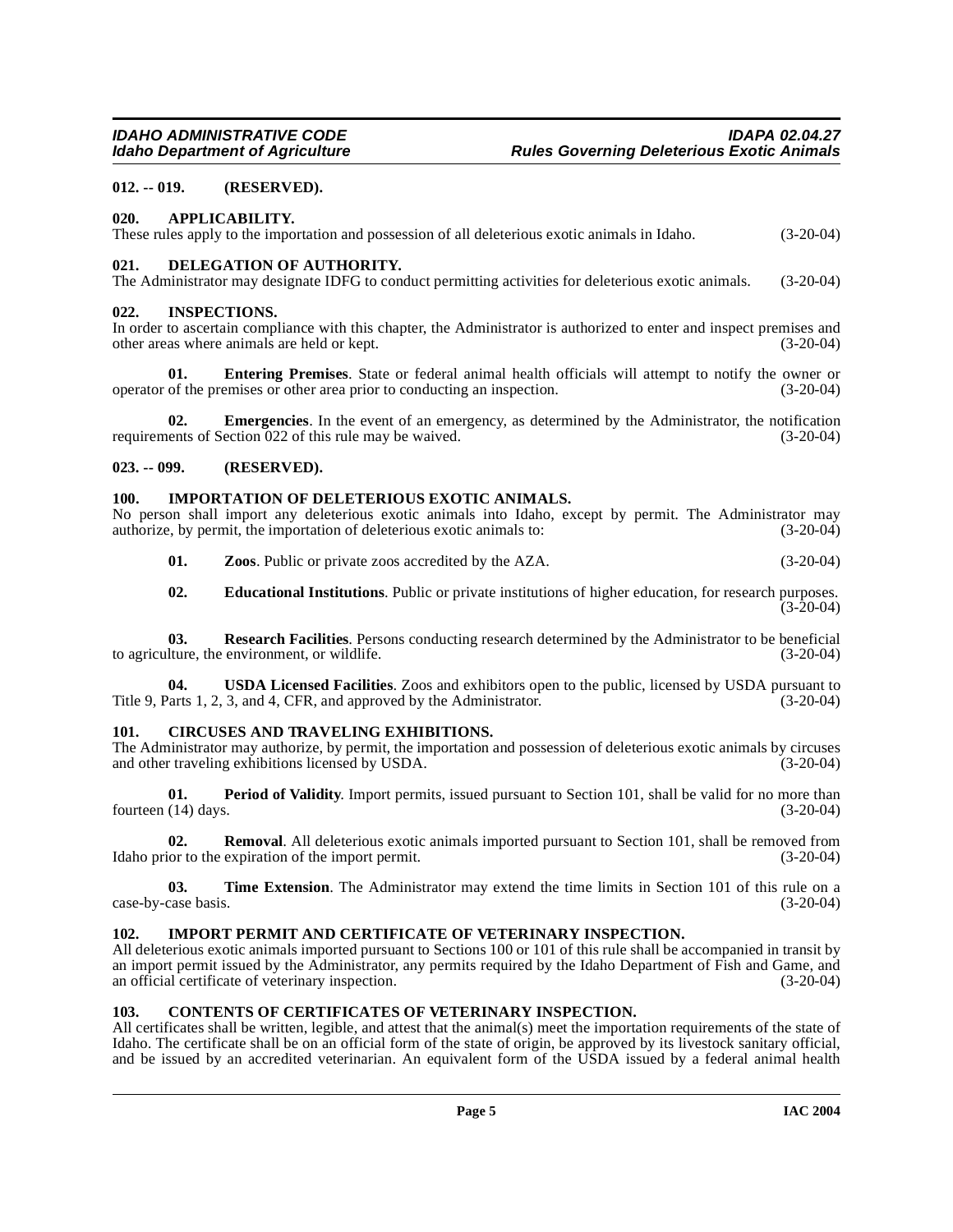official is acceptable in lieu of a certificate of veterinary inspection. All certificates shall contain the following information: (3-20-04)

<span id="page-5-13"></span><span id="page-5-9"></span><span id="page-5-7"></span>

| 01. | <b>Name And Address.</b> Name and address of the consignor and consignee; and                 | $(3-20-04)$ |
|-----|-----------------------------------------------------------------------------------------------|-------------|
| 02. | <b>Origin Of Shipment.</b> Including city and state; and                                      | $(3-20-04)$ |
| 03. | <b>Final Destination.</b> Final destination of shipment in Idaho, including city; and         | $(3-20-04)$ |
| 04. | <b>Description Of Animals.</b> An accurate description and identification of each animal; and | $(3-20-04)$ |
| 05. | <b>Purpose Of Shipment</b> . The purposes for which the animals were shipped; and             | $(3-20-04)$ |
| 06. | <b>Method of Transportation</b> ; and                                                         | $(3-20-04)$ |

<span id="page-5-12"></span><span id="page-5-10"></span>**07. Health Status**. The certificate shall indicate the health status of the animals involved including it results of inspection and of tests and vaccinations, if any, required by the state of Idaho; and (3-20-04) dates and results of inspection and of tests and vaccinations, if any, required by the state of Idaho; and

**Signature**. The signature of the accredited veterinarian, or state or federal animal health official, conducting the veterinary inspection. (3-20-04)

<span id="page-5-17"></span>**09.** Submission of Certificate. The required copies of certificates of veterinary inspection or other leartificates shall submitted, within thirty (30) days of inspection, to the Division. (3-20-04) approved certificates shall submitted, within thirty (30) days of inspection, to the Division.

<span id="page-5-14"></span>**10. Period Of Certificate Validity**. Certificates of veterinary inspection shall be valid for no longer (3-20-04) (3-20-04) than thirty  $(30)$  days after the date of inspection.

#### <span id="page-5-6"></span><span id="page-5-0"></span>**104.-- 109. (RESERVED).**

#### <span id="page-5-1"></span>**110. DECLARATION OF EXISTING DELETERIOUS EXOTIC ANIMALS.**

Any person that possesses deleterious exotic animals shall declare those animals to the Administrator, in writing, on a form provided by the Division of Animal Industries prior to June 30, 2004. The declaration form shall be filled out accurately, legibly, and completely. (3-20-04)

#### <span id="page-5-16"></span><span id="page-5-2"></span>**111. POSSESSION PERMIT REQUIRED.**

Effective July 1, 2004, no person shall possess a deleterious exotic animal without a possession permit signed by the Administrator. (3-20-04) Administrator.

<span id="page-5-8"></span>**01. Existing Deleterious Animals**. The Administrator may authorize possession permits for existing us exotic animals on a case-by-case basis. (3-20-04) deleterious exotic animals on a case-by-case basis.

<span id="page-5-15"></span>**02. Permit Applications**. Possession permit applications shall be on a form prescribed by the Administrator and obtained from the Division of Animal Industries. (3-20-04)

<span id="page-5-5"></span>**03. Deadline For Application**. Possession permit applications for existing deleterious exotic animals shall be received by the Administrator prior to June 30, 2004. (3-20-04) (3-20-04)

**04.** Exceptions. The Administrator may grant exceptions to the requirements of Section 111, or as of the time limits set in Section 111, on a case-by-case basis. (3-20-04) extensions of the time limits set in Section 111, on a case-by-case basis.

#### <span id="page-5-3"></span>**112. -- 119. (RESERVED).**

#### <span id="page-5-11"></span><span id="page-5-4"></span>**120. IDENTIFICATION OF DELETERIOUS EXOTIC ANIMALS.**

All deleterious exotic animals in Idaho shall be officially identified with permanent types of identification, approved<br>(3-20-04) by the Administrator.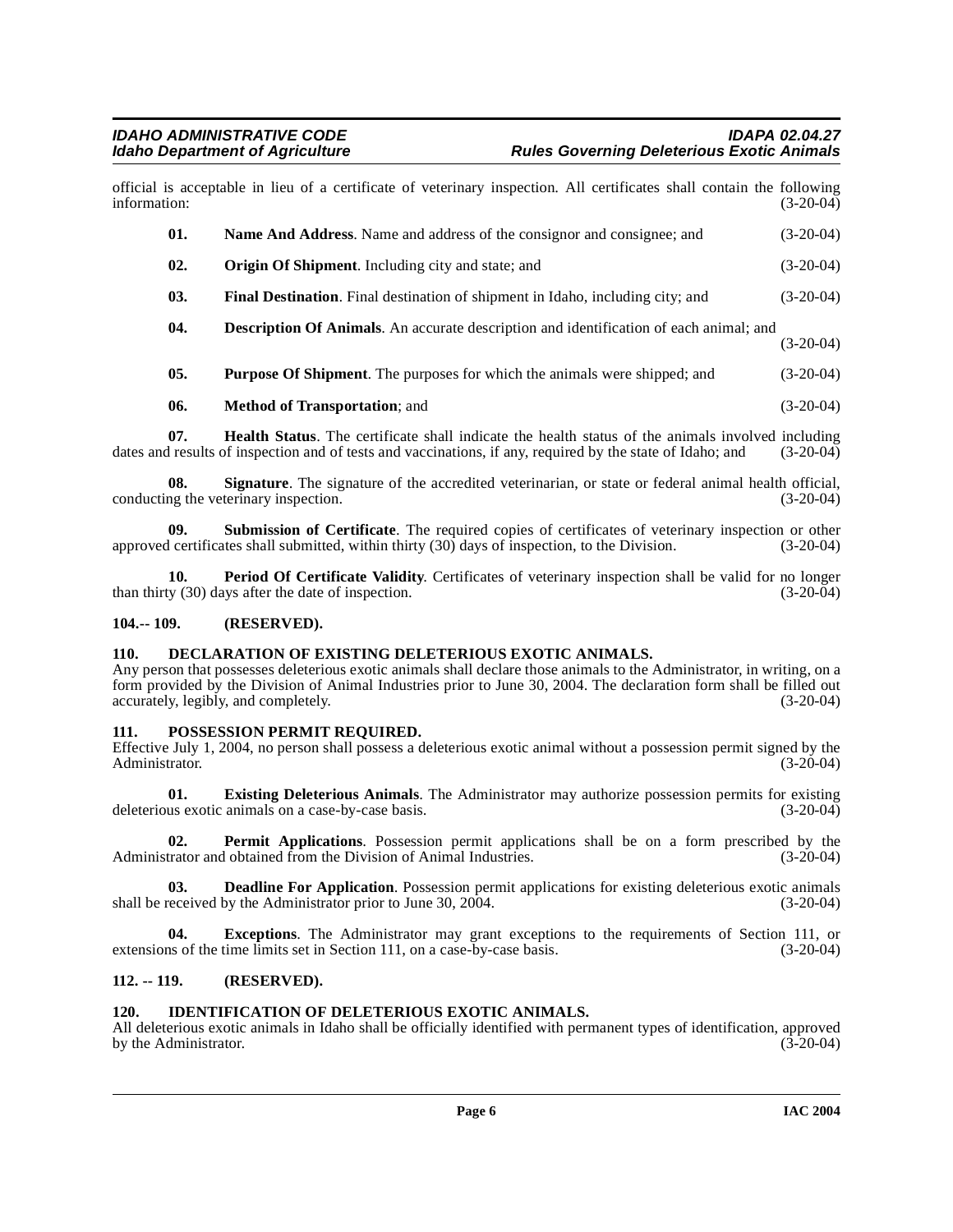#### <span id="page-6-0"></span>**121.-- 149. (RESERVED).**

#### <span id="page-6-17"></span><span id="page-6-1"></span>**150. PROPAGATION OF DELETERIOUS EXOTIC ANIMALS.**

No person shall propagate any deleterious exotic animals in Idaho. The Administrator may authorize, by permit, the following entities to propagate deleterious exotic animals: (3-20-04) following entities to propagate deleterious exotic animals:

| 01. | <b>Zoos.</b> Public or private zoos accredited by the AZA. | $(3-20-04)$ |
|-----|------------------------------------------------------------|-------------|
|-----|------------------------------------------------------------|-------------|

<span id="page-6-19"></span><span id="page-6-18"></span><span id="page-6-13"></span>**02. Educational Institutions**. Public or private institutions of higher education, for research purposes.  $(3-20-04)$ 

**03. Research Facilities**. Persons conducting research determined by the Administrator to be beneficial lture, the environment, or wildlife. (3-20-04) to agriculture, the environment, or wildlife.

**04. USDA Licensed Facilities**. Zoos and exhibitors, open to the public, licensed by USDA pursuant to larts 1, 2, 3, and 4, CFR, and approved by the Administrator. (3-20-04) Title 9, Parts 1, 2, 3, and 4, CFR, and approved by the Administrator.

**05. Existing Operations**. Persons that have declared under Section 110 and that possess deleterious exotic animals under Section 111 may be permitted to propagate deleterious exotic animals on a case-by-case basis.  $(3-20-04)$ 

<span id="page-6-2"></span>**151. -- 199. (RESERVED).**

#### <span id="page-6-10"></span><span id="page-6-3"></span>**200. CONFINEMENT OF DELETERIOUS EXOTIC ANIMALS.**

All deleterious exotic animals shall be confined in appropriate facilities, as determined by the Administrator. These facilities shall be constructed and maintained to: (3-20-04) facilities shall be constructed and maintained to:

<span id="page-6-16"></span>**01.** Prevent Escape. Prevent the escape of deleterious exotic animals. (3-20-04)

**02. Prevent Ingress Of Wildlife**. Prevent the ingress of free ranging wildlife that could be negatively by the confined deleterious exotic animals. (3-20-04) impacted by the confined deleterious exotic animals.

<span id="page-6-12"></span>**03. Assure Animal Care**. Assure the appropriate level of animal care. (3-20-04)

#### <span id="page-6-4"></span>**201. -- 299. (RESERVED).**

#### <span id="page-6-5"></span>**300. DISPOSITION OF DELETERIOUS EXOTIC ANIMALS WITHIN IDAHO.**

No person shall sell, barter, trade, change ownership, or release into the wild within Idaho, any deleterious exotic animal except:

<span id="page-6-15"></span>**01. To Permitted Facilities**. Deleterious exotic animals may be sold, bartered, traded, or given to a zoo, educational institution, USDA licensed facility, or research facility that has a possession permit pursuant to Section 111.  $(3-20-04)$ 

<span id="page-6-9"></span>**02. Between Permitted Facilities**. Zoos, educational institutions, USDA licensed facilities, or research facilities that have a possession permit, pursuant to Section 111 of this rule, may sell, trade, barter, or exchange deleterious exotic animals with other zoos, educational institutions, USDA licensed facilities, or research facilities that have possession permits pursuant to Section 111. (3-20-04)

#### <span id="page-6-14"></span><span id="page-6-6"></span>**301. EXPORT OF DELETERIOUS EXOTIC ANIMALS.**

Any deleterious exotic animals exported from Idaho shall meet all applicable federal regulations for the interstate movement of animals. (3-20-04)

#### <span id="page-6-7"></span>**302. -- 309. (RESERVED).**

#### <span id="page-6-11"></span><span id="page-6-8"></span>**310. DEAD ANIMALS.**

All deleterious exotic animals that die, or are euthanized, shall be disposed of in accordance with IDAPA 02.04.17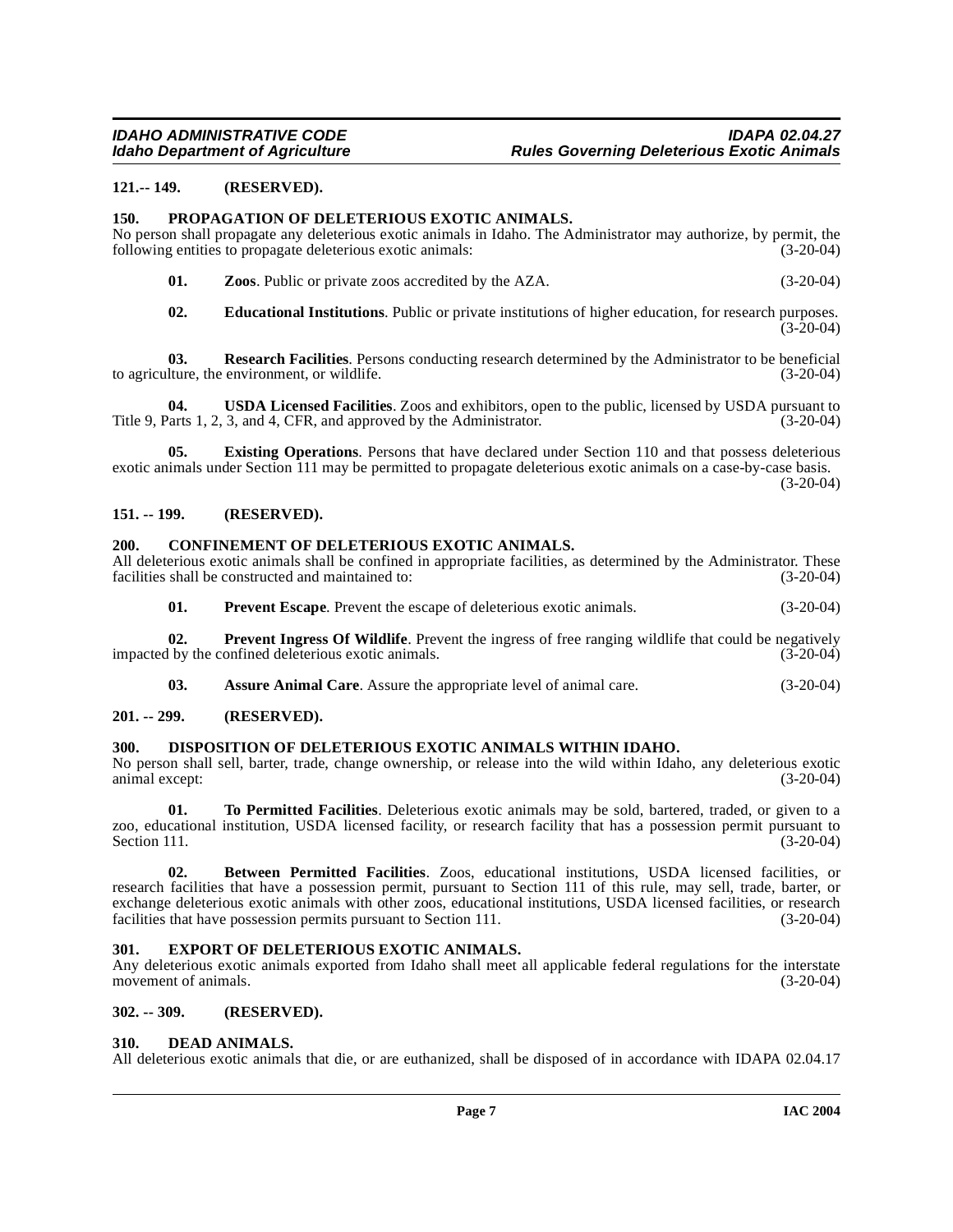<span id="page-7-14"></span><span id="page-7-13"></span><span id="page-7-12"></span><span id="page-7-11"></span><span id="page-7-10"></span><span id="page-7-9"></span><span id="page-7-8"></span><span id="page-7-7"></span><span id="page-7-6"></span><span id="page-7-5"></span><span id="page-7-4"></span><span id="page-7-3"></span><span id="page-7-2"></span><span id="page-7-1"></span><span id="page-7-0"></span>

| <b>IDAHO ADMINISTRATIVE CODE</b><br><b>Idaho Department of Agriculture</b> |               |                                                                           | <b>IDAPA 02.04.27</b><br><b>Rules Governing Deleterious Exotic Animals</b> |  |
|----------------------------------------------------------------------------|---------------|---------------------------------------------------------------------------|----------------------------------------------------------------------------|--|
|                                                                            |               | "Rules Governing Dead Animal Movement and Disposal".                      | $(3-20-04)$                                                                |  |
| $311. - 399.$                                                              |               | (RESERVED).                                                               |                                                                            |  |
| 400.                                                                       |               | DELETERIOUS EXOTIC ANIMALS - INVERTEBRATES.                               |                                                                            |  |
|                                                                            | 01.           | Zebra Mussel (Dreissenia polymorpha).                                     | $(3-20-04)$                                                                |  |
|                                                                            | 02.           | New Zealand Mud Snail (Potapopyrgus antipodarum).                         | $(3-20-04)$                                                                |  |
|                                                                            | 03.           | Red Claw Crayfish.                                                        | $(3-20-04)$                                                                |  |
|                                                                            | 04.           | Yamabe Crayfish.                                                          | $(3-20-04)$                                                                |  |
|                                                                            | 05.           | Marone Crayfish.                                                          | $(3-20-04)$                                                                |  |
| $401. - 499.$                                                              |               | (RESERVED).                                                               |                                                                            |  |
| 500.                                                                       |               | DELETERIOUS EXOTIC ANIMALS - FISH.                                        |                                                                            |  |
|                                                                            | 01.           | Green Sturgeon (Acipenser medirostris).                                   | $(3-20-04)$                                                                |  |
|                                                                            | 02.           | Walking Catfish (Claridae).                                               | $(3-20-04)$                                                                |  |
|                                                                            | 03.           | Bowfin (Ania Calva).                                                      | $(3-20-04)$                                                                |  |
|                                                                            | 04.           | Gar (Lepiostidae).                                                        | $(3-20-04)$                                                                |  |
|                                                                            | 05.           | Piranhas (Serrasalmus spp., Rosseveltiella spp., Pygocentrus spp.).       | $(3-20-04)$                                                                |  |
|                                                                            | 06.           | Rudd (Scardinus erythropthalmus).                                         | $(3-20-04)$                                                                |  |
|                                                                            | 07.           | Ide (Leuciscus idus).                                                     | $(3-20-04)$                                                                |  |
|                                                                            | 08.           | Grass Carp (Ctenopharyngoden idella). Diploid grass carp.                 | $(3-20-04)$                                                                |  |
|                                                                            | 09.           | Bighead Carp (Hypopthalmichthys nobilis).                                 | $(3-20-04)$                                                                |  |
|                                                                            | 10.           | Silver Carp (Hypopthalmichthys molitrix).                                 | $(3-20-04)$                                                                |  |
|                                                                            | 11.           | Black Carp (Mylopharyngodeon piceus).                                     | $(3-20-04)$                                                                |  |
|                                                                            | 12.           | Snakeheads (Channa spp., Parachanna spp.).                                | $(3-20-04)$                                                                |  |
|                                                                            | $501. - 599.$ | (RESERVED).                                                               |                                                                            |  |
| 600.                                                                       |               | DELETERIOUS EXOTIC ANIMALS - AMPHIBIANS.                                  |                                                                            |  |
| $601. - 649.$                                                              |               | (RESERVED).                                                               |                                                                            |  |
| 650.                                                                       |               | DELETERIOUS EXOTIC ANIMALS - REPTILES.                                    |                                                                            |  |
| $651 - 699.$                                                               |               | (RESERVED).                                                               |                                                                            |  |
| 700.                                                                       |               | DELETERIOUS EXOTIC ANIMALS - BIRDS.                                       |                                                                            |  |
|                                                                            | 01.           | Mute Swan (Cygnus olor). Mute swans except those that have been pinioned. | $(3-20-04)$                                                                |  |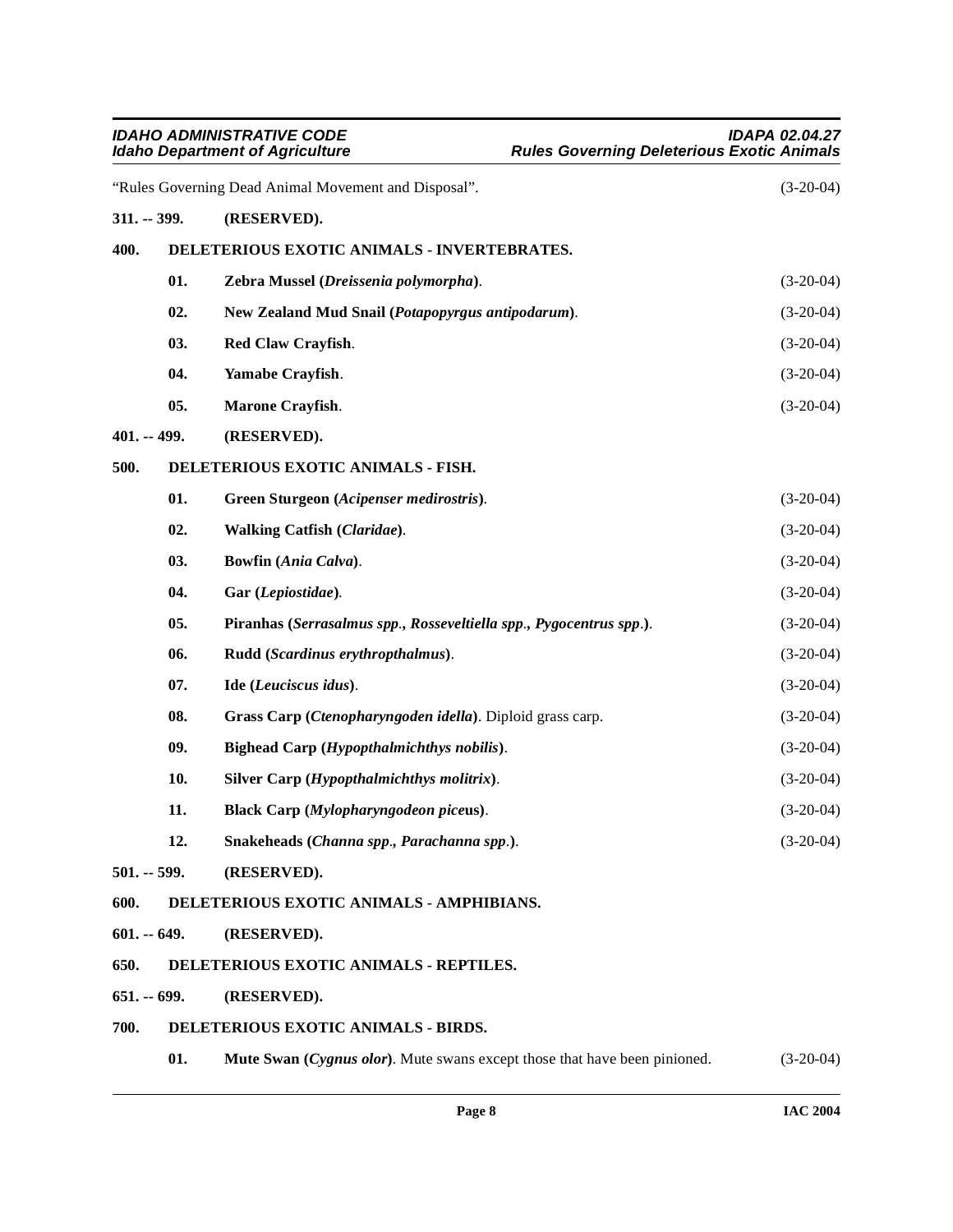## <span id="page-8-2"></span><span id="page-8-1"></span><span id="page-8-0"></span>**701. -- 799. (RESERVED). 800. DELETERIOUS EXOTIC ANIMALS - MAMMALS. 01. Red Deer (***Cervus elaphus elaphus***)**. (3-20-04) **02. Sika Deer (***Cervus nippon***)**. (3-20-04) **03. European or Russian Wild Boar (***Sus scrofa***)**. (3-20-04) **04. Brush Tailed Possum (***Trichsurus vulpecula***)**. (3-20-04) **05. European Hedgehog (***Erinaceus***)**. (3-20-04) **06. Nutria (***Myocastor coypus***)**. (3-20-04) **07. Prairie Dogs (***Cynomys***)**. (3-20-04) **08. African Tree Squirrels (***Heliosciurus***)**. (3-20-04) **09. African Rope Squirrels (***Funisciurus***)**. (3-20-04) **10. African Dormices (***Graphiurus***)**. (3-20-04) **11. Gambian Giant Pouched Rats (***Cricetomys***)**. (3-20-04) **12. Brush-tailed Porcupines (***Atherurus***)**. (3-20-04) **13. African Striped Mice (***Hybomys***).** (3-20-04) **14. Peccary (***Tayassuidae***)**. (3-20-04) **15. Capybara (***Hydrochoerus hydrochaeris***)**. (3-20-04) **16. Barbary Sheep (***Ammotragus lervia***)**. (3-20-04) **17. Lion (***Panthera leo***)**. (3-20-04) **18. Tiger (***Panthera tigris***)**. All tigers. (3-20-04) **19. Leopard (***Panthera pardus***)**. All leopards. (3-20-04) **21. Jaguar (***Panthera onca***)**. (3-20-04) **22. Cheetah (***Acinonyx jubatus***)**. (3-20-04) **23. Serval (***Felis cerval***)**. (3-20-04) **24. Caracal (***Felis caracal***)**. (3-20-04) **25. Ocelot**. (3-20-04) **26. Margay**. (3-20-04) **27. Jeoffroy's Cat**. (3-20-04)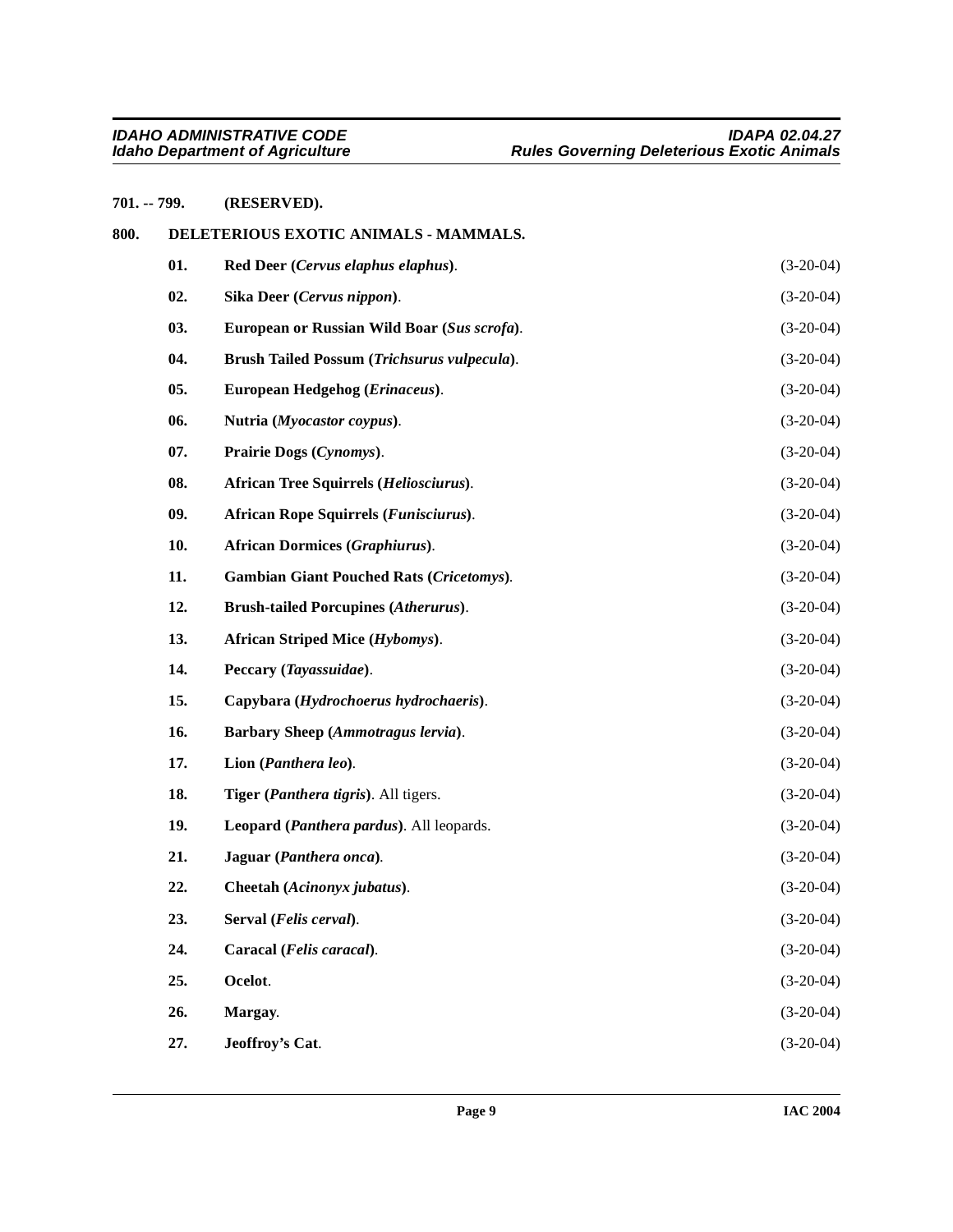| 28. | South American Rodents. All South American rodents except guinea pigs. | $(3-20-04)$ |
|-----|------------------------------------------------------------------------|-------------|
| 29. | <b>Mouflon Sheep</b> ( <i>Ovis musimon</i> ).                          | $(3-20-04)$ |

#### <span id="page-9-0"></span>**801. -- 899. (RESERVED).**

#### <span id="page-9-1"></span>**900. ADDITIONAL REQUIREMENTS.**

The Administrator may add additional animals to the deleterious exotic animals list in this chapter by issuing a written order listing animals and the reasons for adding them to the deleterious exotic animals list. (3-20-0 written order listing animals and the reasons for adding them to the deleterious exotic animals list.

#### <span id="page-9-2"></span>**901. -- 989. (RESERVED).**

#### <span id="page-9-3"></span>**990. PENALTIES FOR VIOLATIONS.**

Any person who violates the provisions of this chapter shall be subject to the penalty provisions of Section 25-3905, Idaho Code. (3-20-04) Idaho Code. (3-20-04)

#### <span id="page-9-4"></span>**991. -- 998. (RESERVED).**

#### <span id="page-9-5"></span>**999. MINOR VIOLATIONS.**

Nothing in this chapter shall be construed as requiring ISDA to report minor violations when ISDA believes that the public interest will be best served by suitable warnings or other administrative action. (3-20-04) public interest will be best served by suitable warnings or other administrative action.